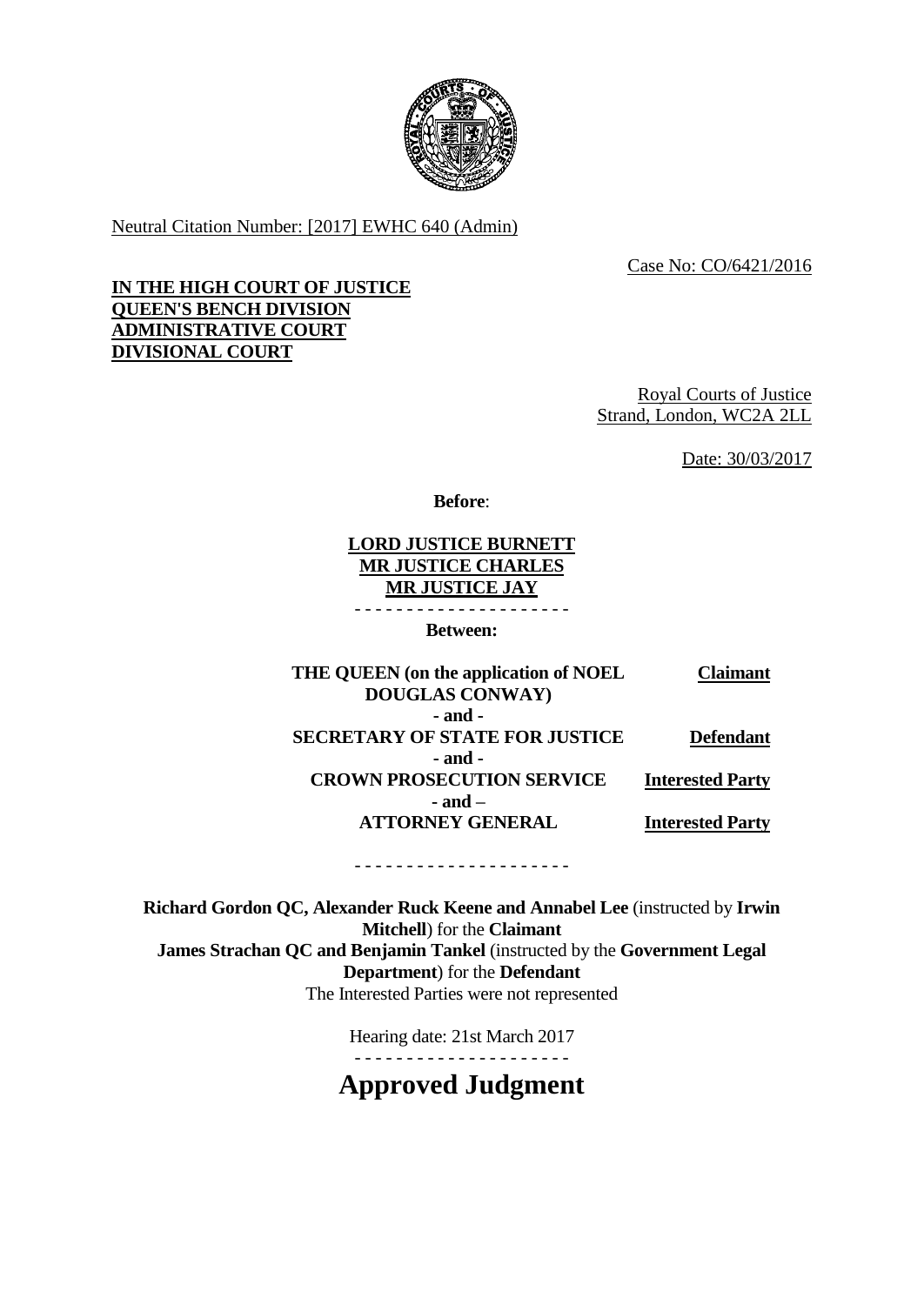### **Lord Justice Burnett :**

- 1. The claimant, Noel Douglas Conway, seeks a declaration pursuant to section 4(2) of the Human Rights Act 1998 that section 2(1) of the Suicide Act 1961 ("the 1961 Act") is incompatible with his rights under articles 8(1) and 14 of the European Convention on Human Rights ("the ECHR"). The matter comes before us to consider the question of permission to apply for judicial review pursuant to an order of Blake J of 6 February 2017.
- 2. Mr Conway is now 67 years old. In November 2014, having previously been fit and active, he was diagnosed with Motor Neurone Disease. That is a degenerative and terminal illness. The progress of the disease varies between different sufferers. But a time will come when Mr Conway will be told that he has less than six months to live. His wish at that point, and whilst he retains the capacity to make the decision, would be to enlist the assistance of a medical professional or professionals to bring about his peaceful and dignified death. It is a wish shared by many afflicted with neurological diseases and others who must contemplate the future of a body that has failed completely whilst a mind that remains acute. Mr Conway wishes to remain in control of the final acts that would be required to enable him to ingest or otherwise administer the medication necessary to bring about his death. By the time he is ready to end his life he may well no longer be able to take the active steps to achieve it. He will certainly need assistance, at the least.
- 3. Section 2(1) of the 1961 Act criminalises those who provide such assistance to individuals who wish to commit suicide. The question whether someone will be prosecuted for assisting suicide is governed by a detailed policy promulgated by the Director of Public Prosecutions. There are in fact almost no such prosecutions. The policy was formulated in 2010 in response to the decision of the House of Lords in *R (Purdy) v Director of Public Prosecutions* [2009] UKHL 45, [2010] 1 AC 345 and was refined in 2014 following the decision of the Supreme Court in *R (Nicklinson) v the Ministry of Justice* [2014] UKSC 38, [2015] AC 657.
- 4. In the Nicklinson case a similar declaration of incompatibility with Article 8 ECHR was sought but refused by the Supreme Court. By a majority of seven to two the court refused to make the declaration. It was not "institutionally appropriate" to do so. The argument advanced in that case was the same in material respects as that deployed by Mr Gordon QC on behalf of the claimant in these proceedings. The inflexible nature of section 2(1) of the 1961 Act, which admits of no carefully crafted and policed exceptions to criminality for those who assist suicide, is a disproportionate interference with the article 8 rights of someone who wishes to end his life, but is unable to do so without assistance. The essential question in this application is whether the circumstances which led the Supreme Court to refuse to grant the declaration in June 2014 have changed so that a different outcome could be possible today. I note that Mr Conway seeks a declaration of incompatibility with Article 14 ECHR in addition to Article 8 ECHR. No such declaration was sought in the Nicklinson case, not least because earlier authority precluded such a course. To my mind, there can be no realistic prospect of the claimant succeeding under Article 14 ECHR if he is unable to succeed under Article 8 ECHR.
- 5. I have concluded that permission to apply for judicial review should be refused. The core reason for doing so is that Parliament has reconsidered the issue of assisted dying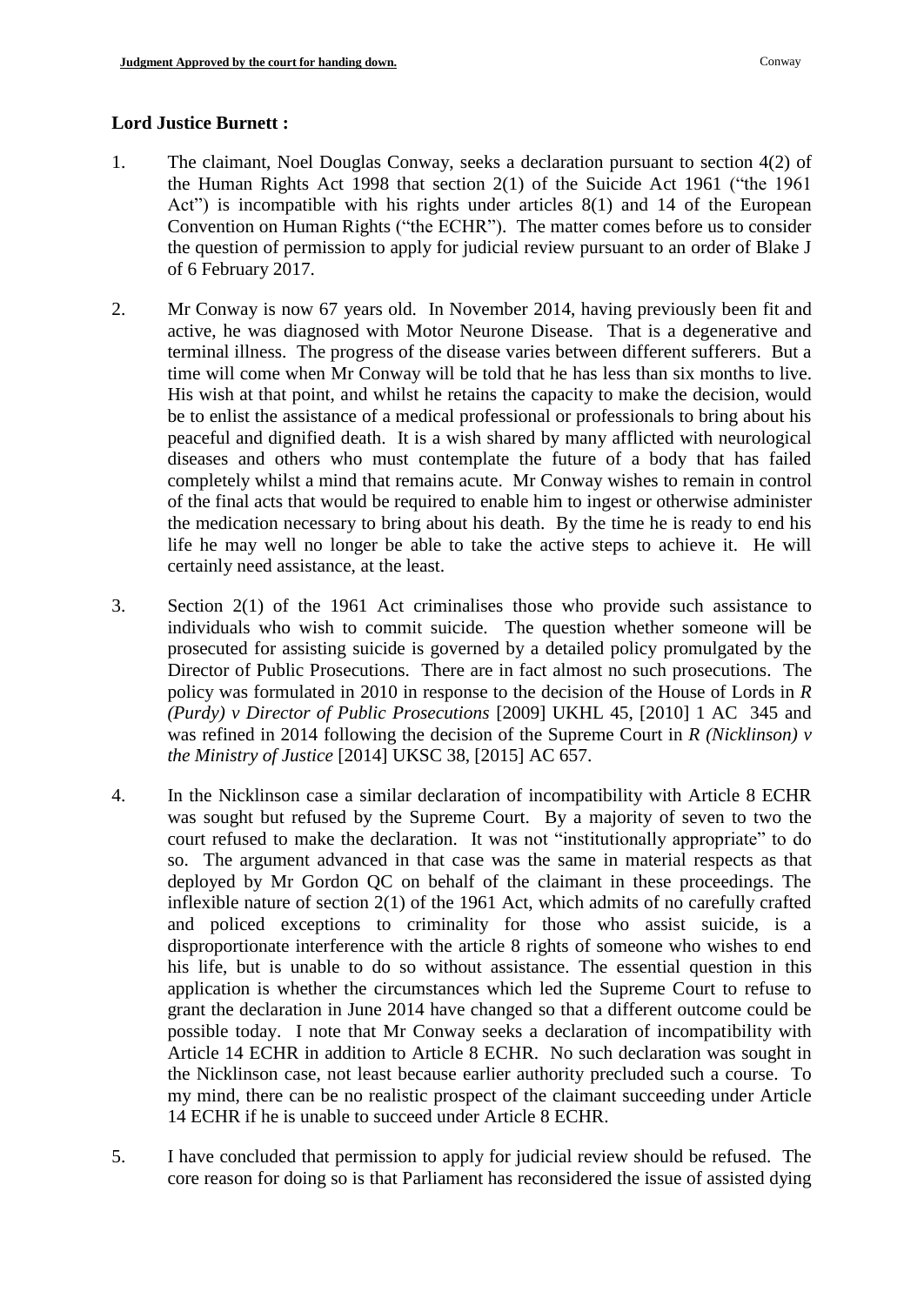following the decision of the Supreme Court in Nicklinson, as that court encouraged it to do. Both the House of Commons and the House of Lords have debated the matter in the context of bills proposing a relaxation of the strict application of section  $2(1)$ . The result is that Parliament has decided, at least for the moment, not to provide for legislative exceptions to section 2(1) of the 1961 Act. The policy of the DPP has also been subject to parliamentary scrutiny and debate. That controls the practical application of the statutory provision. The Strasbourg court has ruled that the question whether there should be exceptions to a blanket ban on assisting suicide falls within the margin of appreciation of the State parties to the ECHR. Whilst the Nicklinson case recognised a jurisdiction in the courts to issue a declaration of incompatibility in these circumstances, even where Parliament had struck the balance for itself, the Supreme Court also recognised that Parliament was better placed to resolve these sensitive issues. For the purposes of CPR Part 54, I do not consider that it is arguable that a declaration of incompatibility should be made, in the light of the post Nicklinson parliamentary consideration of this very difficult moral issue.

- 6. The Nicklinson case was heard by a panel of nine justices, each of whom gave a judgment. Both Mr Gordon and Mr Strachan QC, who appears on behalf of the Secretary of State, analysed the judgments in considerable detail in their written materials and in oral argument directing our attention to many passages in each of the judgments. The issue for us to determine is whether the parliamentary consideration of possible amendment to section 2(1) of the 1961 Act which has followed Nicklinson has necessarily shut the door to a declaration of incompatibility.
- 7. The nine justices divided into three broad camps. Lady Hale and Lord Kerr would have made a declaration of incompatibility because section 2(1) "fails to admit of any exceptions", as Lady Hale put it in para 301. The decision of the Strasbourg Court in *Pretty v United Kingdom* (2002) 35 EHRR 1, that the blanket ban did not breach Mrs Pretty's article 8 rights, would not preclude a domestic court from finding, in similar circumstances, that it would. I hope I do no disservice to the subtlety of the two judgments by summarising their collective view as being that unless Parliament devised a scheme which admitted of exceptions to section 2(1) the incompatibility would persist. Both Lady Hale and Lord Kerr recognised that Parliament might take a different view and decline to change the law, as the Human Rights Act 1998 allows.
- 8. Lord Sumption and Lord Hughes considered that the question of relaxation of section 2(1) was for Parliament: see, in particular, paras 230 to 232 in the judgment of Lord Sumption. Parliament could properly conclude that a blanket ban on assisted suicide was "necessary" for the purposes of article 8. Parliament had already determined the issue.
- 9. The position of the remaining five justices fell between these two settled views.
- 10. Lord Neuberger of Abbotsbury identified the following issues:
	- i) Is section 2 of the 1961 Act within the United Kingdom's margin of appreciation under article 8?
	- ii) Is it constitutionally open to the United Kingdom courts to consider compatibility?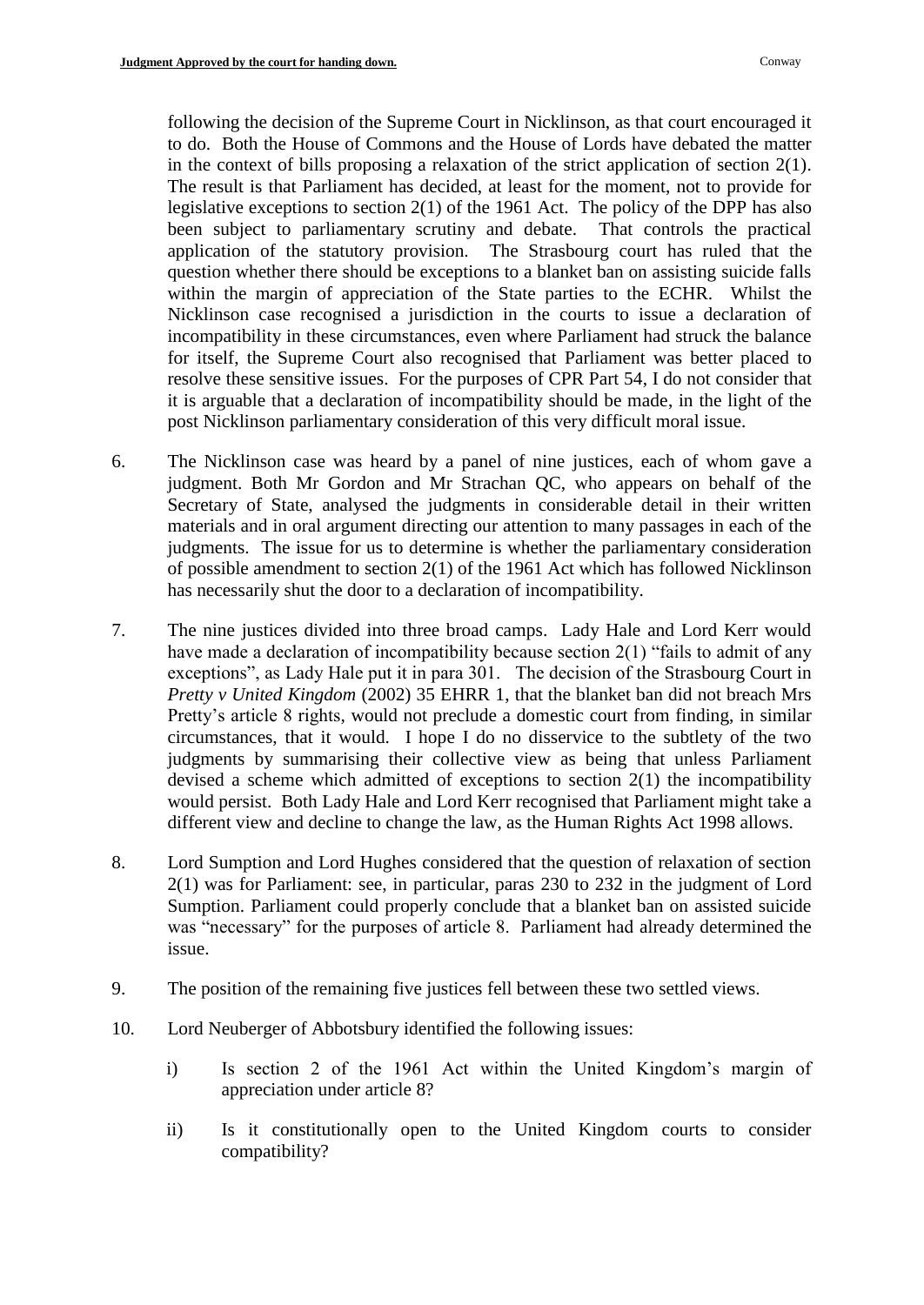- iii) Is it institutionally appropriate to consider whether section 2 infringes article 8?
- iv) Should the court grant a declaration of incompatibility?

Further issues arose in connection with a challenge to the legality of the DPP's policy.

- 11. In view of the decision of the Strasbourg court in the Pretty case all the justices agreed that the answer to the first question was "yes". On issue (ii), Lord Neuberger concluded that it was open to a court to consider the question of compatibility but in answer to the third question, he considered that it was not institutionally appropriate to do so at that time. In consequence, the fourth question did not strictly arise but Lord Neuberger explained that he would not have made a declaration of incompatibility in any event because of the unsatisfactory state of the evidence and argument available to the court.
- 12. Mr Gordon submits that the reasons why it was institutionally inappropriate to make a declaration of incompatibility are arguably no longer applicable and the evidential deficiencies identified by Lord Neuberger can be made good in these proceedings.
- 13. Lord Neuberger dealt with the third issue between paras 77 and 118 of his judgment. He recounted the argument in support of the proposition that the issue should be left to Parliament between paras 99 and 110. He recognised that judges should be very cautious before exercising the power under section 4 of the 1998 Act, given that Parliament had considered whether to relax the strictures of section 2 of the 1961 Act in 2009, when it was amended, and the question had been debated on other occasions (para 103). There was a bill before Parliament at the time of the Nicklinson case. His conclusions on this issue follow between para 111 and 118.
- 14. Lord Neuberger considered that it would be wrong in principle to rule out the possibility of a declaration where the court has jurisdiction, relying only on the contention that Parliament had considered the issue (para 112). But Parliament should be afforded the opportunity of deciding "whether to amend section 2" (para 113). In para 116 he explained that there were various reasons why it would be institutionally inappropriate to make a declaration at the time. In summary, first, the question of relaxing the blanket ban on assisted suicide was deeply controversial and sensitive. Secondly, it would not be simple to identify a remedy for an incompatibility. Much anxious consideration would be needed from the legislature. This reason reflects the reality that changes to the law involve two stages: should there be a relaxation of the law in principle and, if so, the details of the relaxation. Thirdly, Parliament had recently, and repeatedly, considered section 2 and a bill was then under consideration. Fourthly, the House of Lords had given Parliament to understand in *R (Pretty) v Director of Public Prosecutions* [2002] 1 AC 800 that a declaration of incompatibility would be inappropriate, a view reinforced by the conclusion of the Divisional Court and Court of Appeal in the Nicklinson case itself. He concluded:

"118. Parliament now has the opportunity to address the issue of whether section 2 should be relaxed or modified, and if so how, in the knowledge that, if it is not satisfactorily addressed, there is a real prospect that a further, and successful,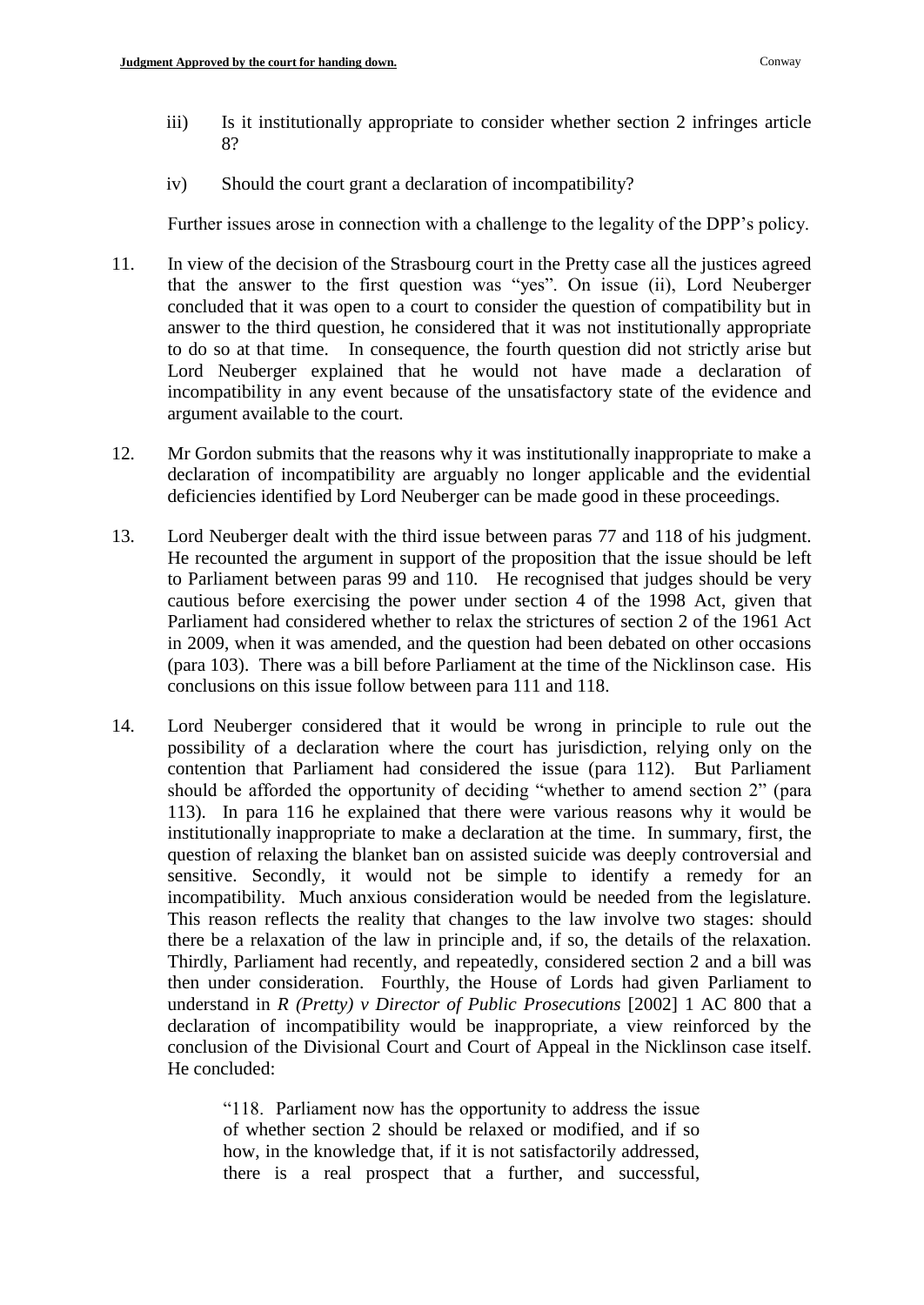application for a declaration of incompatibility may be made. It would not be appropriate or even possible to identify in advance what amounts to a reasonable time in this context. However, bearing in mind the predicament of the Applicants, and the attention the matter has been given inside and outside Parliament over the past twelve years, one would expect to see the issue whether there should be any and if so what legislation covering those in the situation of Applicants explicitly debated in the near future, either along with, or in addition to, the question whether there should be legislation along the lines of Lord Falconer's proposals. Nor would it be possible or appropriate to identify in advance what would constitute satisfactory addressing of the issue, or what would follow once Parliament had debated the issue: that is something which would have to be judged if and when a further application is made, as indicated in para 112 above. So that there is no misunderstanding, I should add that it may transpire that, even if Parliament did not amend section 2, there should still be no declaration of incompatibility: that is a matter which can only be decided if and when another application is brought for such a declaration. In that connection, Lord Wilson's list of factors in para 205 below, while of real interest, might fairly be said to be somewhat premature."

15. Lord Clarke of Stone-cum-Ebony, agreed generally with Lord Sumption and Lord Hughes (and also Lord Reed, whose judgment I will turn to shortly). He added some observations on the "differing views … as to what may happen in the future." He said this:

> 291. "Lord Neuberger, Lord Mance and Lord Wilson conclude that the appeal and cross-appeal should be disposed of in the same way but contemplate the possibility that circumstances may arise in the future in which an application for a declaration of incompatibility might succeed. In his para 197 Lord Wilson has summarised what he calls Lord Neuberger's crucial conclusions in the [Nicklinson] appeal. I agree that those are indeed his crucial conclusions. … Among the critical factors appear to me to be the fact that the detailed proposals made by Lord Neuberger and Lord Wilson were not advanced in argument and thus have not been subjected to the kind of detailed scrutiny that these difficult questions deserve. A further critical factor is that to date Parliament has not considered the position of those in a similar position to that of Mr Nicklinson and Mr Lamb.

> 292. I agree with Lord Wilson that Lord Neuberger also included the points in his para 197(f) and (g). However, he went further, in order to explain what he meant by saying in para 118 (referred to in Lord Wilson's para 197(f)) what might happen if the issue was not 'satisfactorily addressed'. Lord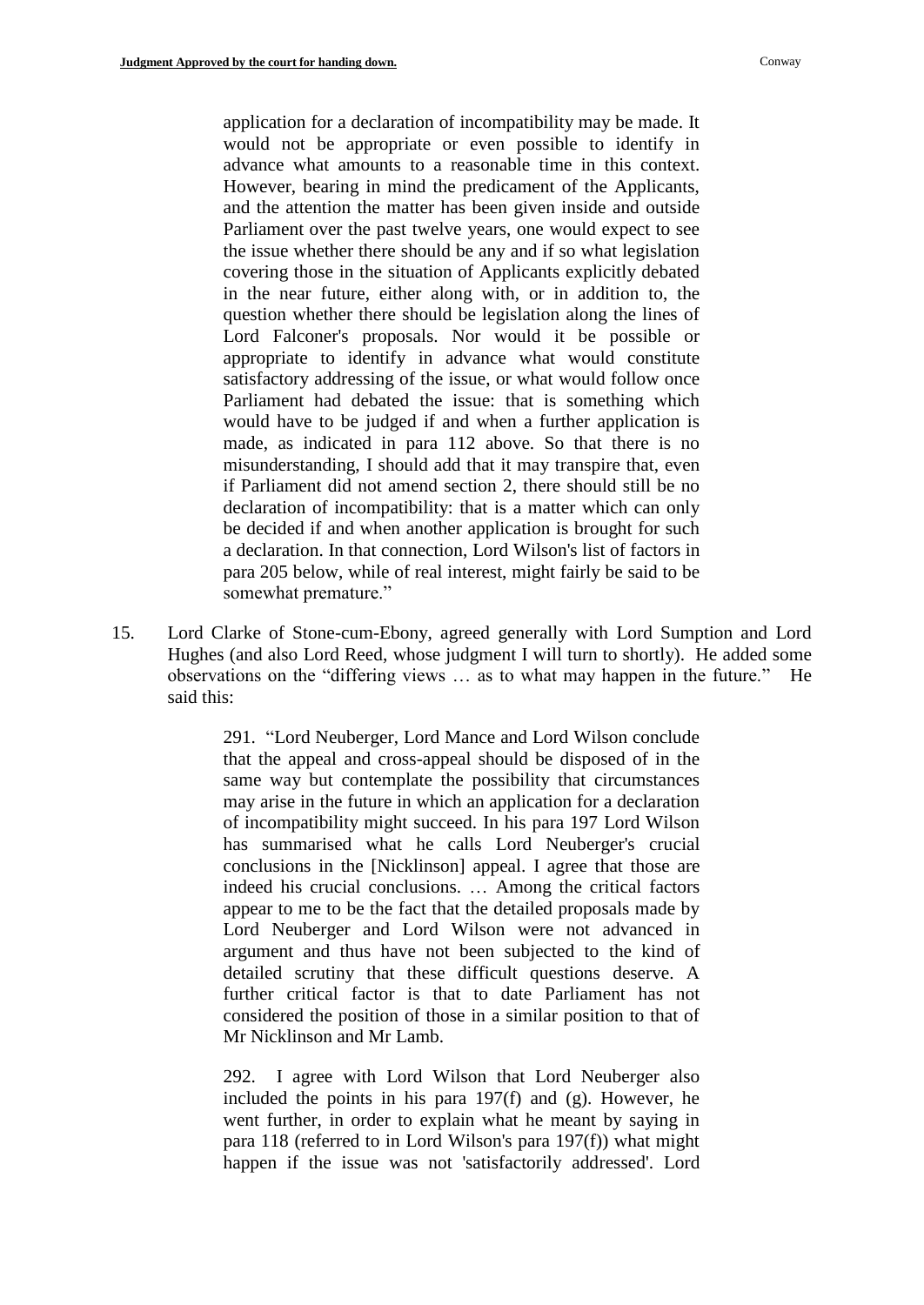Neuberger said that, for various reasons, one would expect to see the issue whether there should be any and if so what legislation covering those in the situation of the Applicants explicitly debated in the near future. Importantly, he added this:

"Nor would it be possible or appropriate to identify in advance what would constitute satisfactory addressing of the issue, or what would follow once Parliament had debated the issue: that is something which would have to be judged if and when a further application is made. So that there is no misunderstanding, I should add that it may transpire that, even if Parliament did not amend section 2, there should still be no declaration of incompatibility: that is a matter which can only be decided if and when another application is brought for such a declaration. In that connection, Lord Wilson's list of factors in para 205 [above], while of real interest, might fairly be said to be somewhat premature."

293. Subject to what follows, I agree with Lord Neuberger. If Parliament chooses not to debate these issues, I would expect the court to intervene. If, on the other hand, it does debate them and, after mature consideration, concludes that there should be no change in the law as it stands, as at present advised and save perhaps in exceptional circumstances, I would hold that no declaration of incompatibility should be made. In this regard I agree with the views expressed by Lord Mance at para 190, after referring earlier to the opinion of Rendquist CJ in *Washington v Glucksberg* [521 US 702](http://www.worldlii.org/us/cases/federal/USSC/1997/75.html) (1997) at p 735, that Parliament is certainly the preferable forum in which any decision should be made, after full investigation and consideration, in a manner which will command popular acceptance. In these circumstances I would conclude that the courts should leave the matter to Parliament to decide. I recognise that it may well be that, for the reasons given by Lord Neuberger and Lord Wilson, Parliament will conclude that some such process as they suggest might be appropriate but, as I see it, that is a matter for it (and not the courts) to determine. In particular, judges should not express their own personal views on the moral questions which arise in deciding what is the best way forward as a matter of policy. As Lord Sumption says in para 228, the imposition of the personal opinions of professional judges in matters of this kind would lack all constitutional legitimacy."

16. Lord Reed made a similar point in a different way between paras 296 and 298:

"296. … the Human Rights Act introduces a new element into our constitutional law, and entails some adjustment of the respective constitutional roles of the courts, the executive and the legislature. It does not however eliminate the differences between them: differences, for example, in relation to their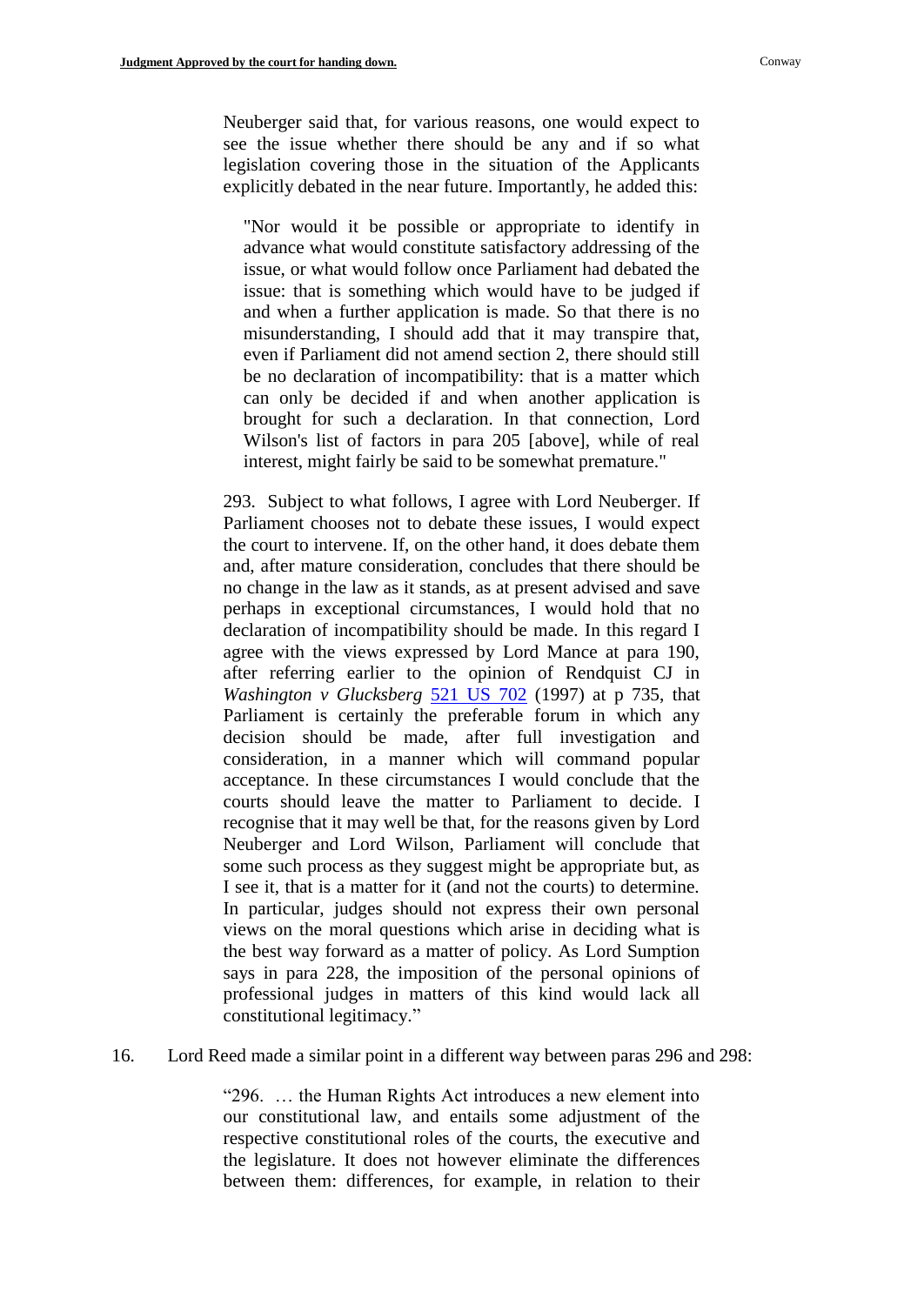composition, their expertise, their procedures, their accountability and their legitimacy. Accordingly, it does not alter the fact that certain issues are by their nature more suitable for determination by Government or Parliament than by the courts. In so far as issues of that character are relevant to an assessment of the compatibility of executive action or legislation with Convention rights, that is something which the courts can and do properly take into account. They do so by giving weight to the determination of those issues by the primary decision-maker. There is nothing new about this point. It has often been articulated in the past by referring to a discretionary area of judgment.

297. The question whether section 2 of the Suicide Act 1961 is incompatible with the Convention turns on whether the interference with article 8 rights is justified on the grounds which have been discussed. That issue raises highly controversial questions of social policy and, in the view of many, moral and religious questions on which there is no consensus. The nature of the issue therefore requires Parliament to be allowed a wide margin of judgment: the considered assessment of an issue of that nature, by an institution which is representative of the citizens of this country and democratically accountable to them, should normally be respected. That is not to say that the courts lack jurisdiction to determine the question: on the contrary, as I have explained. But it means that the courts should attach very considerable weight to Parliament's assessment.

298. In the present case, I am far from persuaded that that assessment is unjustifiable under the Convention. That is not to say that it is inconceivable that the position could alter in the future: changes in social attitudes, or the evolution of the Convention jurisprudence, could bear on the application of the Convention in this context, as they have done in other contexts in the past. But that is not the position at present."

17. Lord Mance did not associate himself with para 118 of Lord Neuberger's judgment, although he did so in respect of the paragraphs that immediately preceded it. As is apparent from the reference made by Lord Clarke, he put the matter in his own way in para 190:

> "190. … While I would, like him, not rule out the future possibility of a further application, I would, as matters presently stand, adapt to the present context a thought which Renquist CJ expressed in a slightly different context in *Washington v Glucksberg*, p 735: that there is currently "an earnest and profound debate about the morality, legality, and practicality of …. assisted suicide" and "[o]ur holding permits this debate to continue, as it should in a democratic society". Parliament is certainly the preferable forum in which any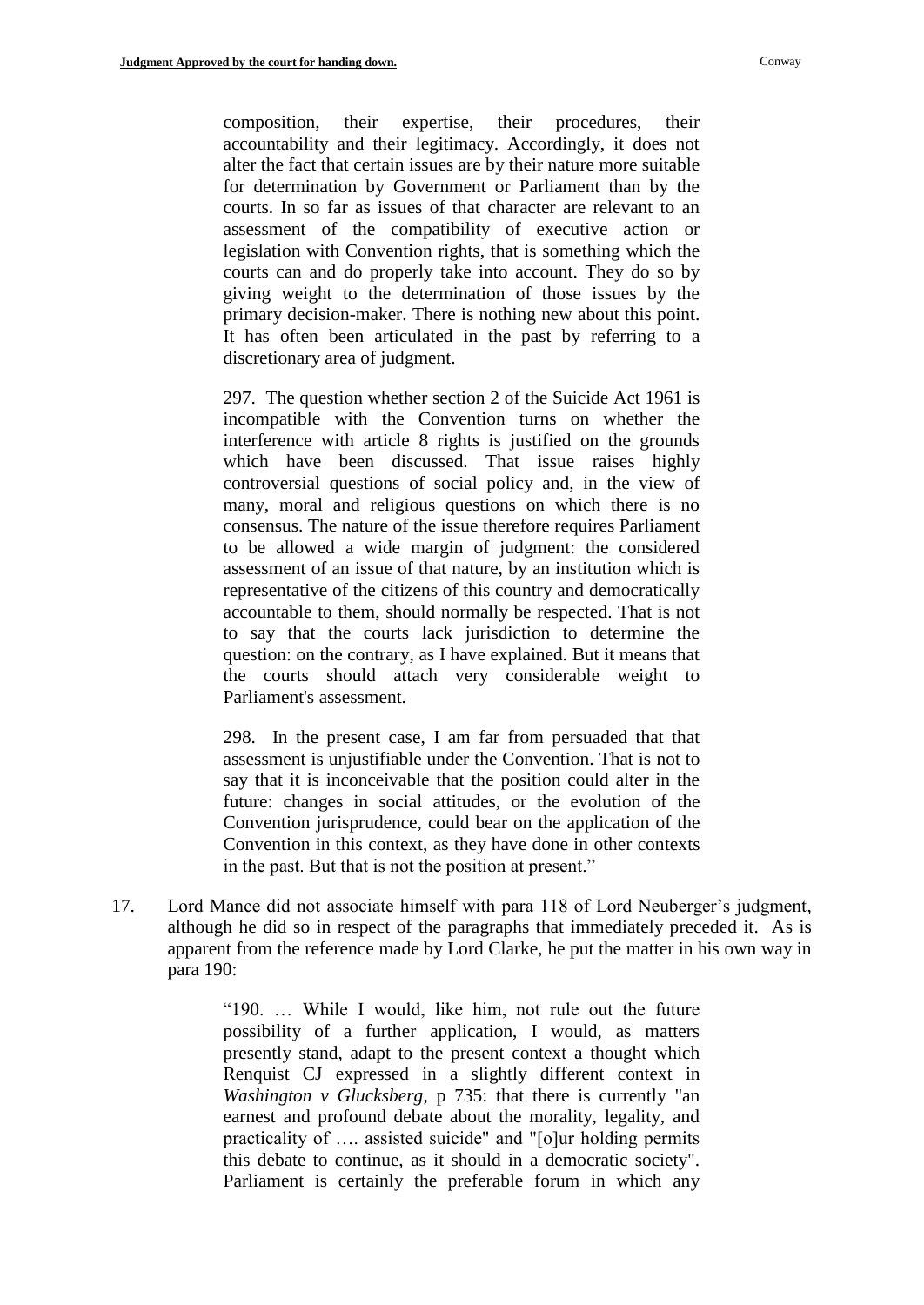decision should be made, after full investigation and consideration, in a manner which will command popular acceptance."

- 18. The pre-Nicklinson parliamentary consideration of the question whether the blanket ban on assisted suicide should be relaxed is fully discussed in the judgments of the Supreme Court. I have noted that a bill was before Parliament when the Nicklinson case was decided. That had been introduced into the House of Lords by Lord Falconer of Thoroton on 5 June 2014. It received its second reading after 10 hours of debate but without a vote on 18 July 2014. The bill was further debated in the House of Lords over two days in Committee in November 2014 and January 2015. Parliament was prorogued before the bill made any further progress and it fell. That it made no further progress represented the view of that house. In June 2015 Rob Marris MP introduced the Assisted Dying (No. 2) Bill into the House of Commons. It was substantially in the same form as Lord Falconer's bill. That was debated on 11 September 2015 on its second reading. More than 85 members had indicated a wish to speak in the debate which was described as "unprecedented" by the Deputy Speaker. The House divided. 118 voted in favour of the bill being given a second reading and 330 against. Hansard notes an exchange which showed that some members would not vote because they could not make up their minds. The Deputy Speaker confirmed (uncontroversially) that there was no mechanism for recording abstentions.
- 19. Article 9 of the Bill of Rights of 1689 ("That the freedoms of speech and debates or proceedings in Parliament ought not to be impeached or questioned in any court of place out of Parliament") prevents a court from relying upon or analysing the content of debates in Parliament with a view to judging their quality or agreeing or disagreeing with them. It is not for a court to scrutinse the content of a debate, with resulting praise, approbation or criticism. It was suggested in argument, albeit faintly, that the judgments in the Nicklinson case required Parliament to consider expressly the circumstances of those in the position of the appellants before the Supreme Court and that the bills introduced by Lord Falconer and Mr Marris did not do so. That is because they sought narrower exceptions from section 2(1) which would not encompass the circumstances of those appellants. In consequence, it is said that the debate on Mr Marris' bill, and others to which I shall turn, did not expressly consider their position.
- 20. There are very limited and well known circumstances in which a court may refer to proceedings in Parliament, as to which see, for example, the discussions in *Pepper v Hart* [1993] AC 593; *R (Spath Holme) v Secretary of State for the Environment Transport and the Regions* [2001] 2 AC 349 and *Wilson v First County Trust Ltd*  [2004] 1 AC 816. In the context of a consideration of proportionality under the Human Rights Act, it is the outcome of Parliamentary proceedings, not their content, which falls to be considered. In any event, it is fallacious to suppose that what occurs on the floor of either House of Parliament, or in committee, represents the four corners of the consideration, thought, debate and materials upon which members form their personal judgments before voting.
- 21. The outcome of the vote was a rejection of Mr Marris' bill.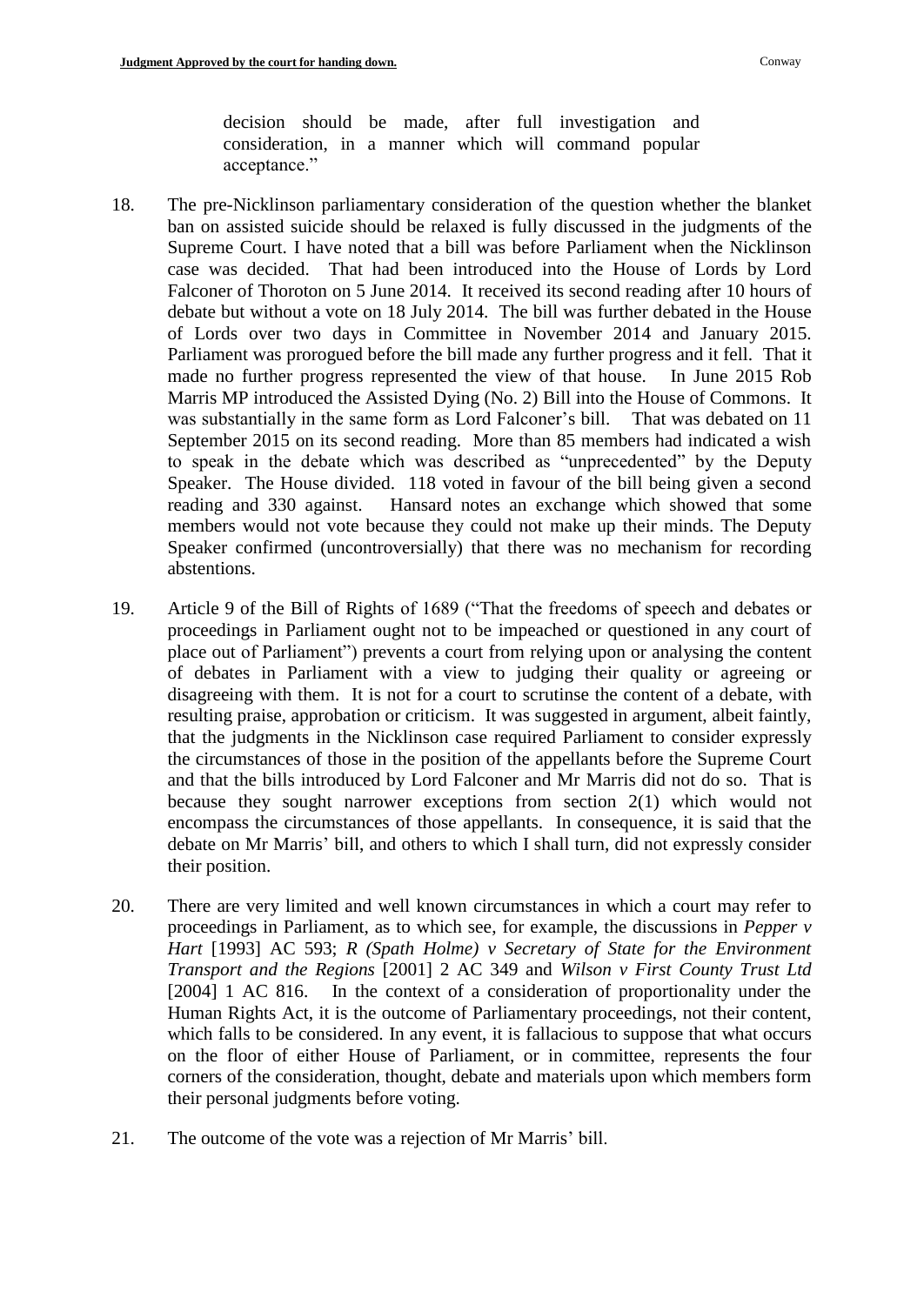- 22. On 9 June 2016 Lord Hayward introduced another bill into the House of Lords but no date has been set for a second reading. The most recent discussions of this topic in the House of Lords occurred on 16 January 2017 in response to a question of Baroness Meacher and then a debate on 6 March 2017 where the deeply held conflicting views were once more ventilated.
- 23. In my view the settled will of Parliament following the Nicklinson case is that there should be no change in the law by relaxing section 2(1) of the 1961 Act. The debate this month together with the exchange following Lady Meacher's question in January demonstrate that the issue is one that is likely to remain subject to continued political attention, just as it remains a matter of intense public debate and controversy. In short, three private members' bills have failed since the Nicklinson case. The Government have made clear that they have no intention of introducing legislation. They believe that this is a matter of private conscience; the official opposition are neutral on the question whether legislation should pass but have indicated that they would be unlikely to press for parliamentary time.
- 24. The materials before us explain much about how legalised assisted suicide operates in the very few jurisdictions in the world which allow it. In the United States, the state of Oregon was the trailblazer and four other states allow assisted suicide in a controlled and regulated environment. Of the 47 States parties to the ECHR five allow assisted suicide. The position has also moved on in Canada, in particular as a result of the decision of the Supreme Court of Canada in *Carter v Canada* 2015 1 SCR 331. But the topic remains one of intense controversy. The question whether to allow assisted suicide at all is intensely controversial but so too is the next question which can arise, namely the nature and extent of any relaxation in the strict approach.
- 25. Parliament has further considered the matter and, to paraphrase Lord Mance, despite full investigation and consideration, has been unable to coalesce around a change in the law which would command popular acceptance. It has done what he considered appropriate. It is clear, in my view, that the approach of Lords Sumption, Hughes, Clarke and Reed would also lead inexorably to the conclusion that a declaration of incompatibility would be institutionally inappropriate in the light of that further parliamentary consideration.
- 26. Mr Gordon submits that Parliament was required to confront the issue to the extent that it could not leave the law unchanged. He emphasises that in para 118 Lord Neuberger used the term "satisfactorily addressed" a phrase echoed in the judgment of Lord Wilson in the passages referred to by Lord Clarke in the quotation above. He invites us to construe that as an indication that it would be institutionally appropriate for a declaration to be issued (subject to the nature of the evidence adduced) if Parliament left the law unchanged. I am bound to say that I do not read Lord Neuberger's judgment in that way. He expressly left open the possibility that a declaration of incompatibility would not be the necessary consequence of Parliament leaving the law unchanged. He was careful to recognise that it was a matter for Parliament *whether* to change the law. He cannot have meant to indicate that it would be appropriate for a court to scrutinise the debates in Parliament to see what factors were apparently taken into account by those who voted, what materials were referred to, and then determine whether its conduct of the matter was satisfactory or unsatisfactory. That would be unconstitutional. I would respectfully suggest that his concern was that Parliament should consider the matter again. Thus, although in the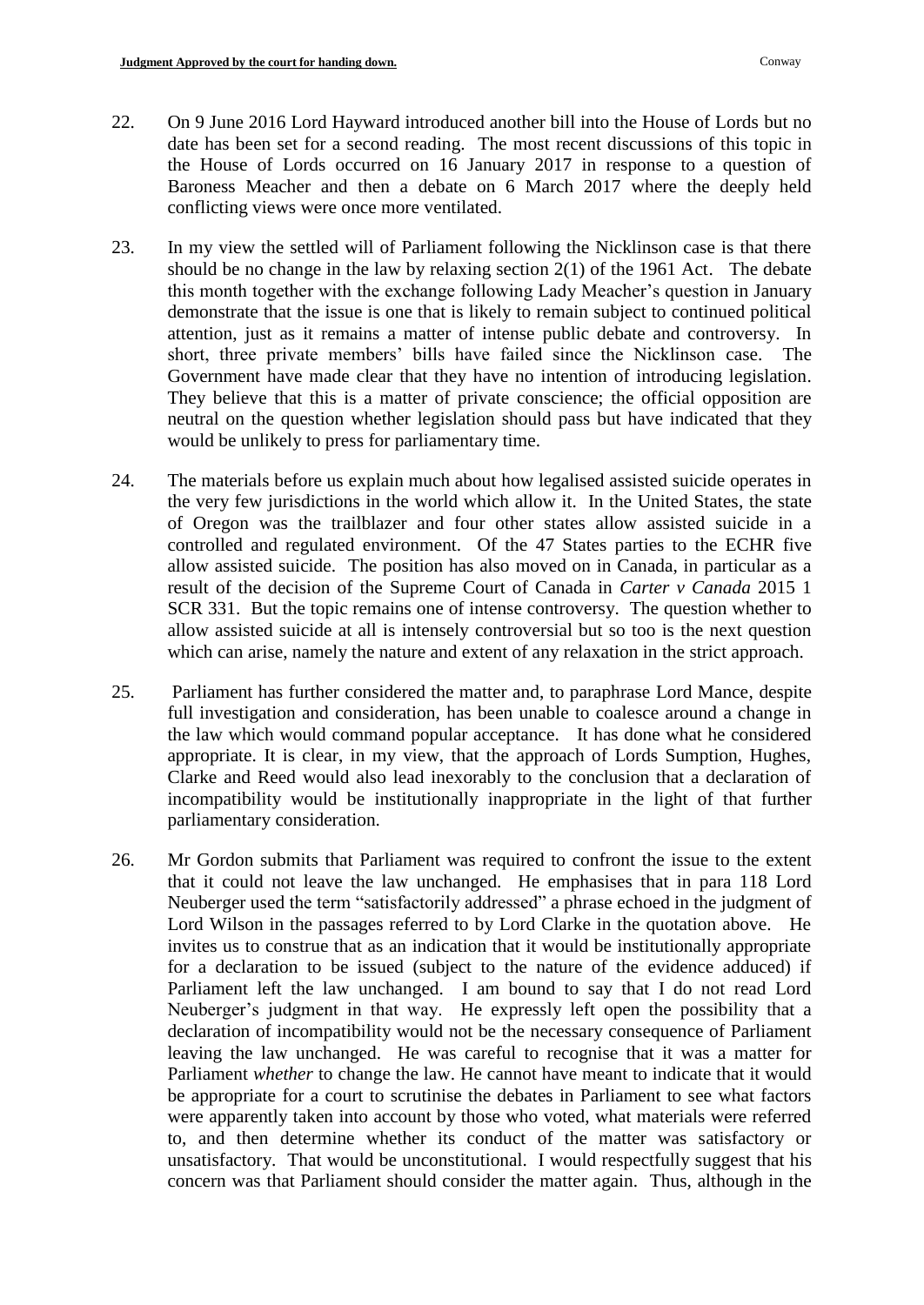light of the approach of the five justices to which I have referred the position is clear, it appears to me Lord Neuberger's concern was that Parliament should reconsider the matter whilst recognising that the outcome of that reconsideration was for them.

- 27. In summary, Parliament has done precisely what the Supreme Court suggested was necessary. Having done so, it remains institutionally inappropriate for a court to make a declaration of incompatibility, whatever our personal views of how the underlying policy issues should be resolved. Had Parliament done nothing after the Nicklinson case the claimant's case that permission should be granted would be unanswerable, however it might fare on further investigation. As a result of the continuing parliamentary attention, and renewed recent determination of the underlying issue, in my opinion the claim is unarguable and I would refuse permission. Parallel proceedings for a declaration of incompatibility were issued in the Family Division of the High Court which have been stayed pending determination of the application for permission to apply for judicial review. Mr Gordon invites us to lift the stay in those proceedings should we refuse permission. In my view that would be inappropriate. If these proceedings cannot prosper neither can those in the Family Division.
- 28. We were asked to consider directions, including whether to direct the hearing of a preliminary issue relating to institutional competence, were permission to be granted. As a result of the conclusion I have reached it is unnecessary to resolve such issues.
- 29. My conclusion does nothing to diminish the deep sympathy I feel for Mr Conway, his family and others who are confronted with the reality of living and dying with incurable degenerative conditions such as Motor Neurone Disease. Mr Conway's position in these proceedings is truly selfless because, as Mr Gordon recognises, even if the Supreme Court were to make (or uphold) a declaration of incompatibility assuming the swiftest progress of the litigation imaginable, the settled position of both Government and official opposition is that any change in the law must await a private member's bill which commands support in both houses. All current indications are that such a bill would struggle to pass. Whatever the position in the courts any change in the law seems unlikely in the foreseeable future.

# **Mr Justice Charles:**

- 30. I have reached a different conclusion.
- 31. In my view the questions to be addressed are:
	- i) Whether the effect of the judgments given by a nine-member Supreme Court in *Nicklinson* found the conclusion that the Claimant has not raised an arguable ground for judicial review that merits full consideration?
	- ii) Whether as a matter of discretion permission should be refused?

In my view, the answer to both questions is "no" and so permission should be granted.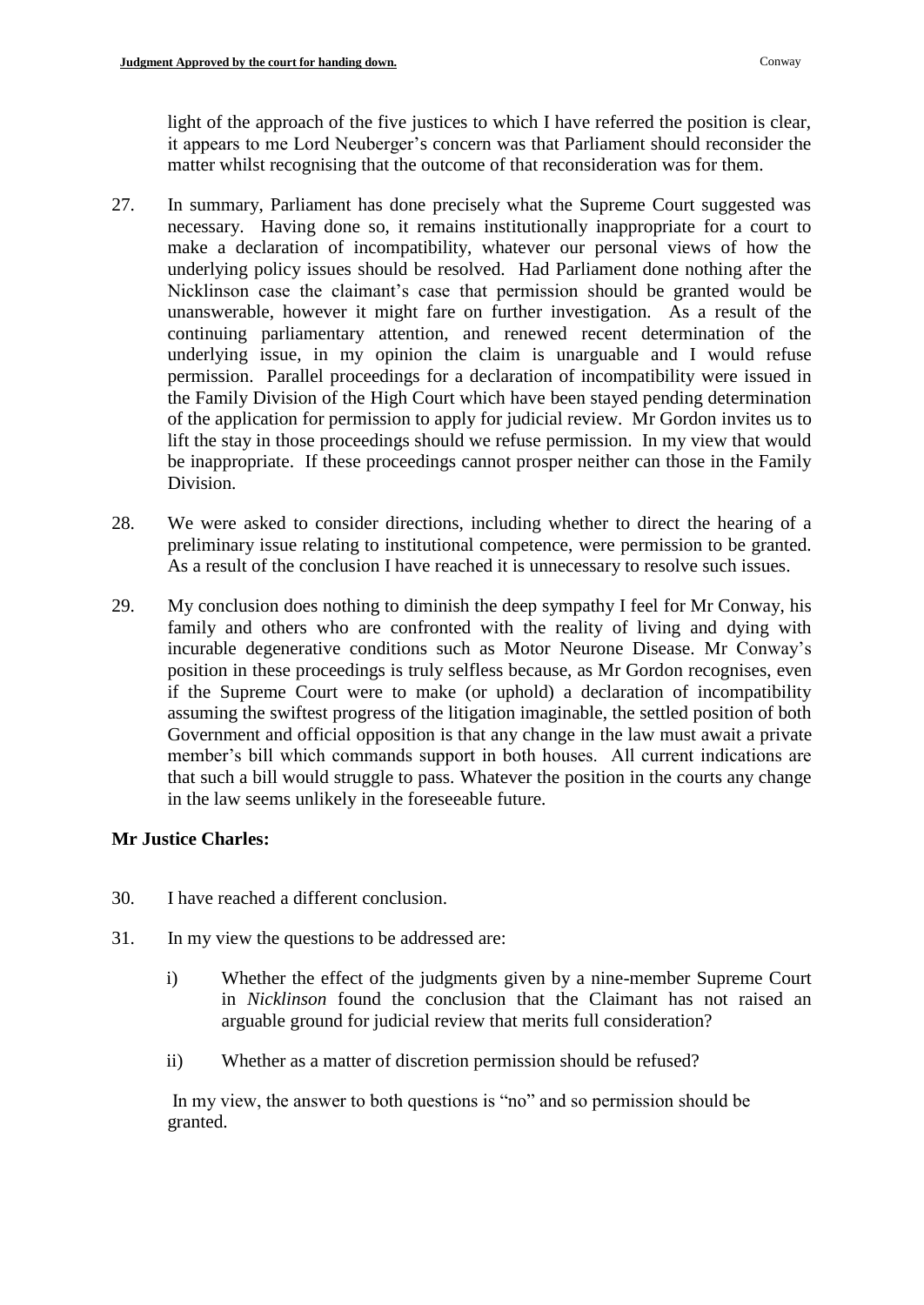32. The Secretary of State argued that if permission was granted there should be a preliminary issue, namely: Would it be institutionally appropriate for this court to consider evidence and argument on whether it should make a declaration of incompatibility? In my view, any such direction should be a matter for the case management judge in this and potentially other cases.

### *Basic common ground*

- 33. It is for Parliament and not the courts to change the relevant law, namely s. 2 of the Suicide Act 1961 and so the blanket statutory offence of encouraging or assisting suicide. The DPP guidelines approved by Parliament apply to the prosecution of this offence and have the "after the event" effect described by Lord Neuberger in *Nicklinson* at paragraph 108.
- 34. If the court was to make a declaration of incompatibility pursuant to its jurisdiction to do so under the Human Rights Act 1998 this would have the result described by Lord Kerr at paragraph 343 in *Nicklinson*. As a consequence the relevant Minster would not have a statutory duty to take steps to propose changes to the present law or to promote Parliamentary debate and decision on any such changes (and her present position is that the Government would not do either). Also, Parliament may not consider the issue and, if it does, it may make no change. If no changes are made the current state of the law is that, or strongly supports the view that, the European Court of Human Rights would conclude that s. 2 of the Suicide Act 1961 was compatible with the ECHR.
- 35. This is not an auspicious start to proceedings that seek a declaration of incompatibility because if it was granted it may well lead nowhere. However, this problem is at the heart of the relevant reasoning and conclusions in *Nicklinson* because as, for example, Lady Hale recognises at paragraph 300, Parliament could cure the incompatibility found to exist by the court or do nothing.

# *Nicklinson*

- 36. The common ground means that it is not enough to simply say that this claim is not arguable because the ultimate decision is one for Parliament.
- 37. There is a clear 7:2 majority that it was institutionally inappropriate for the court to entertain an application for a declaration of incompatibility at that time and in the circumstances of the cases before the Supreme Court.
- 38. However, it is only a maximum of four of the Justices who can be said to have concluded that it would never be institutionally appropriate for the court to consider and if appropriate grant a declaration of incompatibility in respect of s. 2 of the Suicide Act 1961. Two (Lords Sumption and Hughes) do reach that conclusion. Two others (Lords Clarke and Reed) arguably reach that conclusion or one that this would nearly always be the case.
- 39. As Parliament has debated proposed changes to s. 2 of the Suicide Act 1961 and not made them the Claimant accepted that Lord Clarke's approach would lead to a refusal of permission. I agree with the submission made on the Claimant's behalf that Lord Reed's approach is less obviously and strongly against him.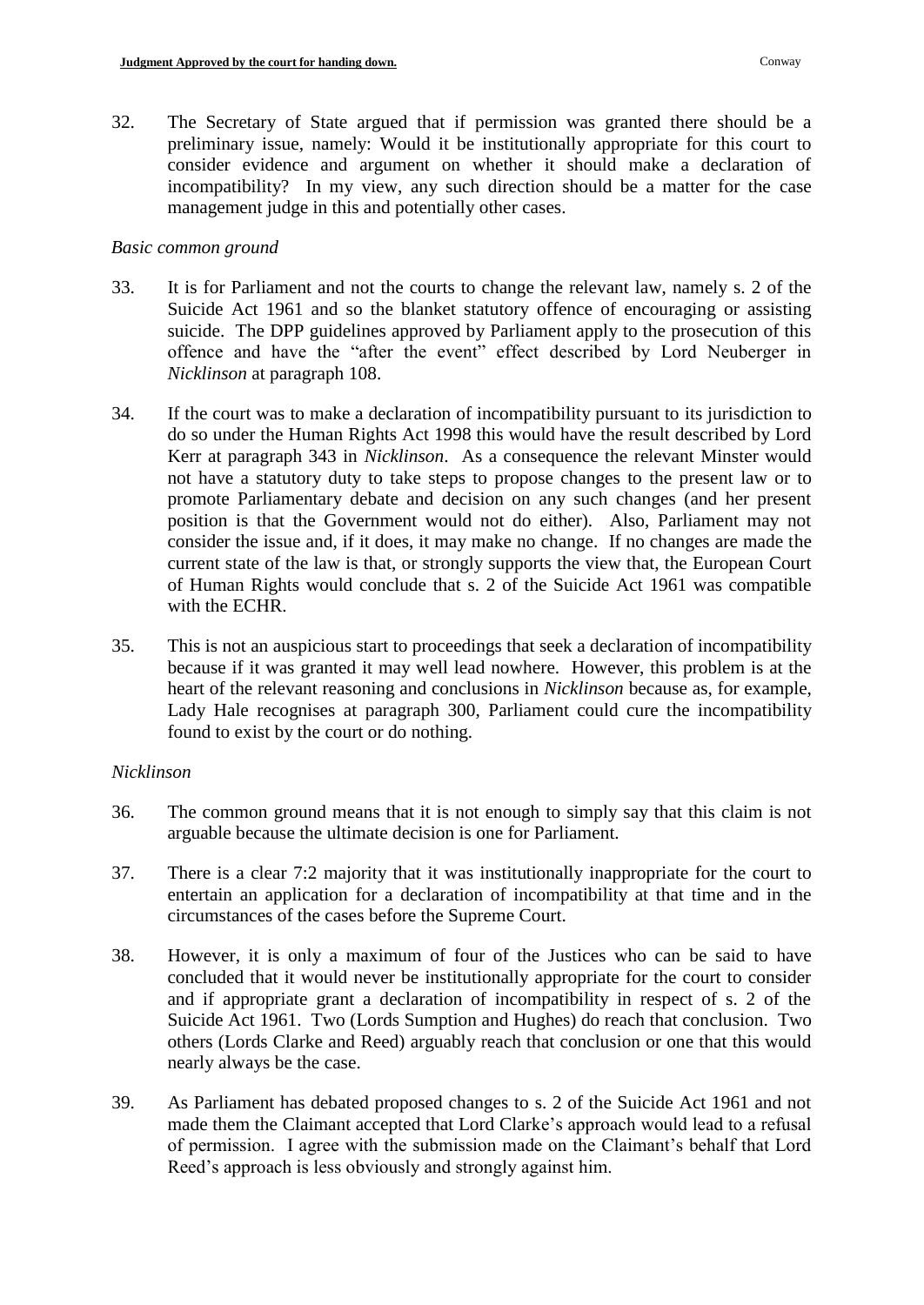- 40. But even taking the reasoning of all four as being against the grant of permission they do not constitute a majority on this issue. Of the remaining five Justices, the reasoning of two (Lady Hale and Lord Kerr) is as clearly in favour of the grant of permission as that of Lords Sumption and Hughes is against it. That leaves three (Lord Neuberger, Lord Mance and Lord Wilson). The relevant reasoning of Lord Neuberger and Lord Wilson has much in common because of Lord Wilson's express agreement with Lord Neuberger. Lord Mance expresses general agreement with Lord Neuberger but parts of Lord Mance's reasoning are different or have a different emphasis. The reasoning of all three contain temporal, qualitative and evidential considerations.
- 41. In my view, it is at least arguable that the majority of the relevant reasoning in *Nicklinson* is that at some time and in some circumstances, it will be institutionally appropriate for the court to entertain an application for a declaration that s. 2 of the Suicide Act 1961 is incompatible, notwithstanding the common view that Parliament is the preferable forum for deciding the issues. On that basis, the issue on permission is whether in light of what has happened since the decision in *Nicklinson* it is arguable that in the circumstances of this case, and so now, it is institutionally appropriate for the court to entertain such an application.
- 42. In my view, that issue turns on the effect of the reasoning of Lord Neuberger, Lord Mance and Lord Wilson because if, taken together, that reasoning does not establish that the claim is arguable the reasoning of Lord Reed will not do so either. Also, if the effect of the reasoning of Lords Neuberger, Mance and Wilson does favour the Claimant he has an effective 5:4 majority on arguability.
- 43. The reasoning of all of Lords Neuberger, Mance and Wilson has:
	- i) a temporal element, and
	- ii) a qualitative element.

These elements merge because the prospect that they all referred to of Parliament addressing the Assisted Dying Bill has occurred (see for example Lord Neuberger at paragraph 118, Lord Mance at paragraph 190 and Lord Wilson agreeing with paragraph 118 at paragraph 197).

- 44. The qualitative element is introduced by the references made by Lords Neuberger and Wilson to Parliament "satisfactorily addressing the issue". Lord Mance introduces a qualitative element at paragraph 190 by referring to a decision made by Parliament "after full investigation and consideration, in a manner which will command popular support".
- 45. Consideration of the qualitative element raises problems concerning the relationship between Parliament and the courts (see Article 9 of the Bill of Rights). But it is part of their reasoning and none of them said that a consideration by Parliament of the Assisted Dying Bill, or a decision by Parliament (by vote or convention) to continue, or which had the effect of continuing, a blanket ban, would be enough to exclude the court from considering whether s. 2 of the Suicide Act 1961 was compatible.
- 46. Rather, all three expressly envisaged an expansion of the issues to be considered by Parliament to the circumstances of Mr Nicklinson and Mr Lamb and so a different class of people to those within the ambit of the Assisted Dying Bill.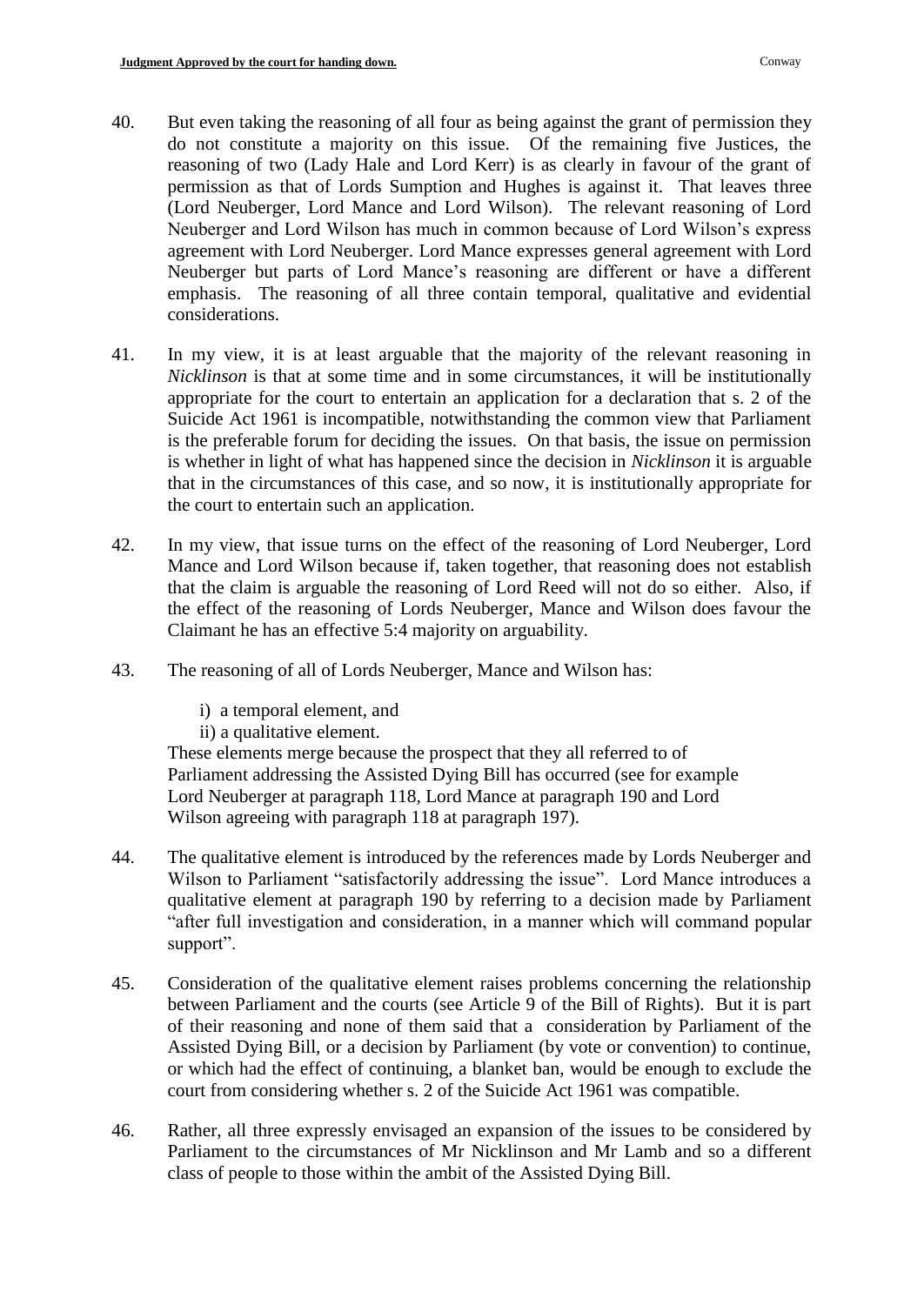- 47. To my mind, the qualitative element of this reasoning linked to the knowledge that the Assisted Dying Bill was then before Parliament makes it arguable that the Supreme Court in *Nicklinson* decided that, without any breach of Article 9 of the Bill of Rights, the court could in the future consider what Parliament had done and conclude that taken individually or together the following would not be enough to exclude its consideration of whether s. 2 of the Suicide Act 1961 was compatible on the application of a person within the class covered by the Assisted Dying Bill (and perhaps more obviously of a person outside that class), namely:
	- i) a consideration of the Assisted Dying Bill, and so its acceptance or (as happened) its rejection,
	- ii) more generally, decisions by Parliament by vote or as a matter of convention (because time was not given for debate or a second reading of Lord Hayward's Bill - which was in materially similar terms to the Assisted Dying Bill) that had the effect of continuing the blanket ban on assisted suicide, and iii) answers to the questions put in the House of Lords (a) on 16 January 2017, as to the Government's position on whether it had any plans to legalise assisted dying for terminally ill capacitous adults with appropriate safeguards, and (b) on 7 March 2017, as to what assessment the Government had made of recent legislation on assisted dying in North America: and whether those laws provide an appropriate basis for legislation in England and Wales, and the short debates that followed.
- 48. Both Lord Neuberger and Lord Wilson arguably envisage that the time when it would be institutionally appropriate for the courts to consider making a declaration that s. 2 of the Suicide Act 1961 was incompatible could arise although Parliament has recently considered the section (see paragraphs 100, 118 and 192(e) and (f)), and so by now.
- 49. In any event, the stance taken by the Secretary of State in her skeleton argument and what has happened since the debate in the House of Commons on the Assisted Dying Bill (including the Government's response through Lord Keen of Elie to the question raised in the House of Lords on 16 January 2017 part of which is cited in the Secretary of State's skeleton argument and his comments on the Government's position at the end of the short debate on 6 March 2017) show that it is arguable that it will be some considerable time before Parliament reconsiders a Bill directed to changes being made to s. 2 of the Suicide Act 1961.
- 50. Paragraph 175 of the judgment of Lord Mance is an example of a passage that supports a conclusion that the evidential element of the reasoning of all three of Lords Neuberger, Mance and Wilson is founded on the absence of primary evidence and his reference to fresh and significantly different evidence in paragraph 174 needs to be read with this in mind. From that starting point it is arguable that an absence of a significant change in circumstances relating to the underlying arguments is not fatal to the Claimant's application for permission. Paragraph 112 of Lord Neuberger's judgment and its express agreement with paragraph 191 of Lord Mance's judgment also provide a starting point for this argument when appropriate evidence is put before and so can be tested and considered by the court.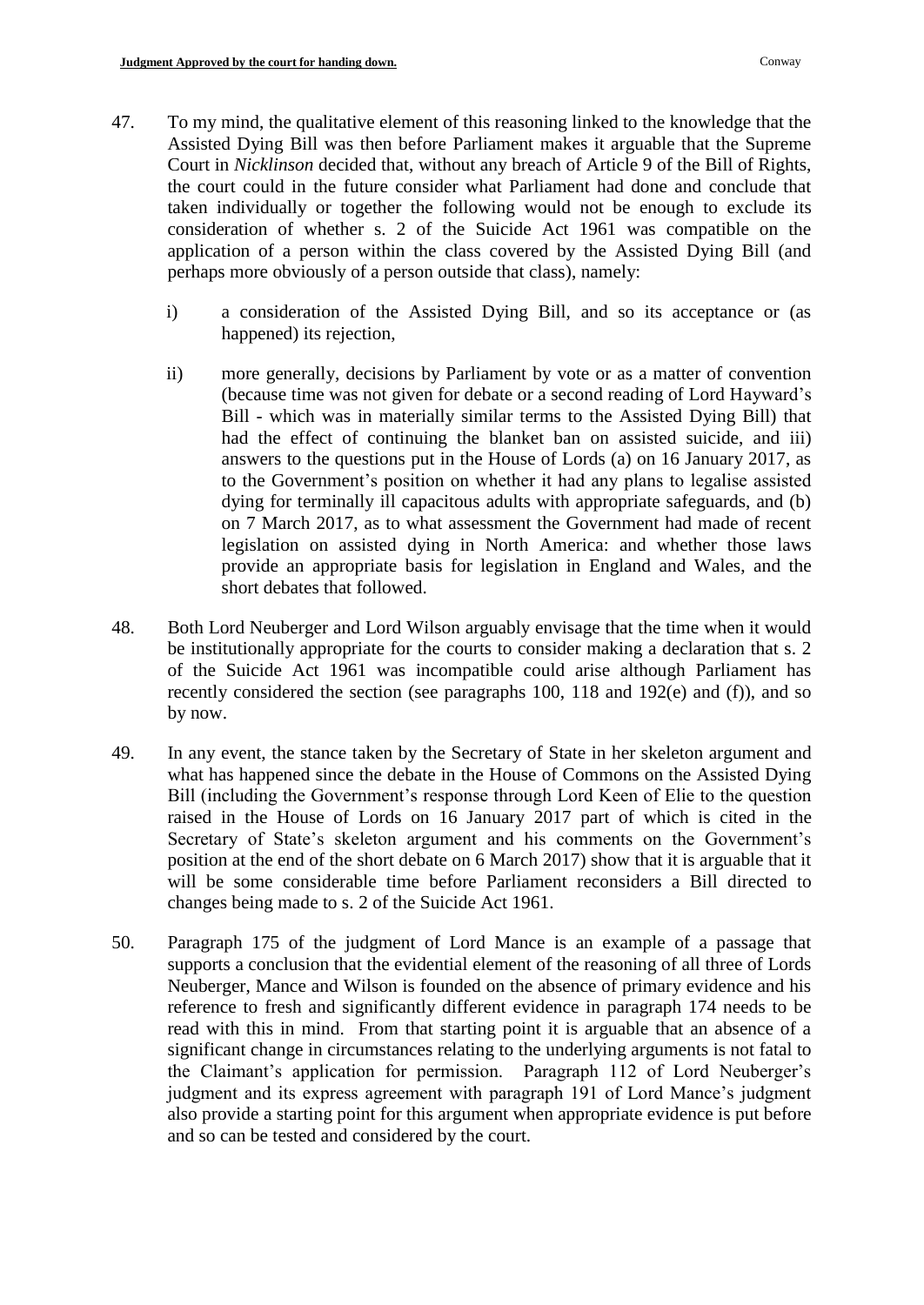- 51. In any event, the underlying arguments are well established and are unlikely to change albeit that they may be affected by changes in moral values and medicine and other evidence relating to them (e.g. as to the impact of systems of law that have and do not have a similar blanket ban on encouraging or assisting suicide). And this did not lead any of the three to find that the court should not entertain an application for a declaration that s. 2 of the Suicide Act 1961 is incompatible.
- 52. For these reasons, I reject the Secretary of State's stance that it is not arguable that Lords Neuberger, Mance and Wilson were contemplating or endorsing the bringing of these proceedings now and accordingly:
	- i) so soon after Parliament's consideration of the Assisted Dying Bill and its further consideration of the issue, and
	- ii) in circumstances in which there is a considerable overlap between and so insufficient change in the wider underlying circumstances (and so arguments and evidence) that fall to be taken into account.

### *Discretion*

53. As I have mentioned earlier the prospect that the relief sought by the Claimant in the proceedings may not prompt debate in Parliament about a change in the law and so be effectively academic is inherent in the underlying problem of institutional competence addressed in *Nicklinson* and so, in my view, it does not found a conclusion that the Claimant should be refused permission to bring his claim.

### *Preliminary issue on institutional competence*

- 54. As I am in the minority this is not a live issue but I record my views on it.
- 55. The time, trouble, financial and emotional expense of conducting a full hearing are factors in favour of this approach. Also, I doubt that the timetable sought by the Claimant is likely to be achieved.
- 56. However, it is well known that a preliminary issue can complicate and lengthen rather than simplify and shorten proceedings unless the hypotheses on which it is founded can be and are clearly defined and separated from the evidence and facts that may be found in the case. So, for example, consideration should be given to defining amongst other things the following, which have a connection to the elements of the reasoning of Lords Neuberger, Mance and Wilson, namely:
	- i) the Parliamentary consideration and conclusions on the issues that the court should take into account. As to the past, this could be agreed but, as to the future, there may be issues on timing and other matters that need to be addressed particularly if the court is to be in a position to give guidance for future cases,
	- ii) the evidence relied on by the parties that the court should take into account,
	- iii) whether the court should proceed on any hypothesis relating to the conclusion on incompatibility (e.g. that the court would or might conclude that the section was incompatible), and more generally